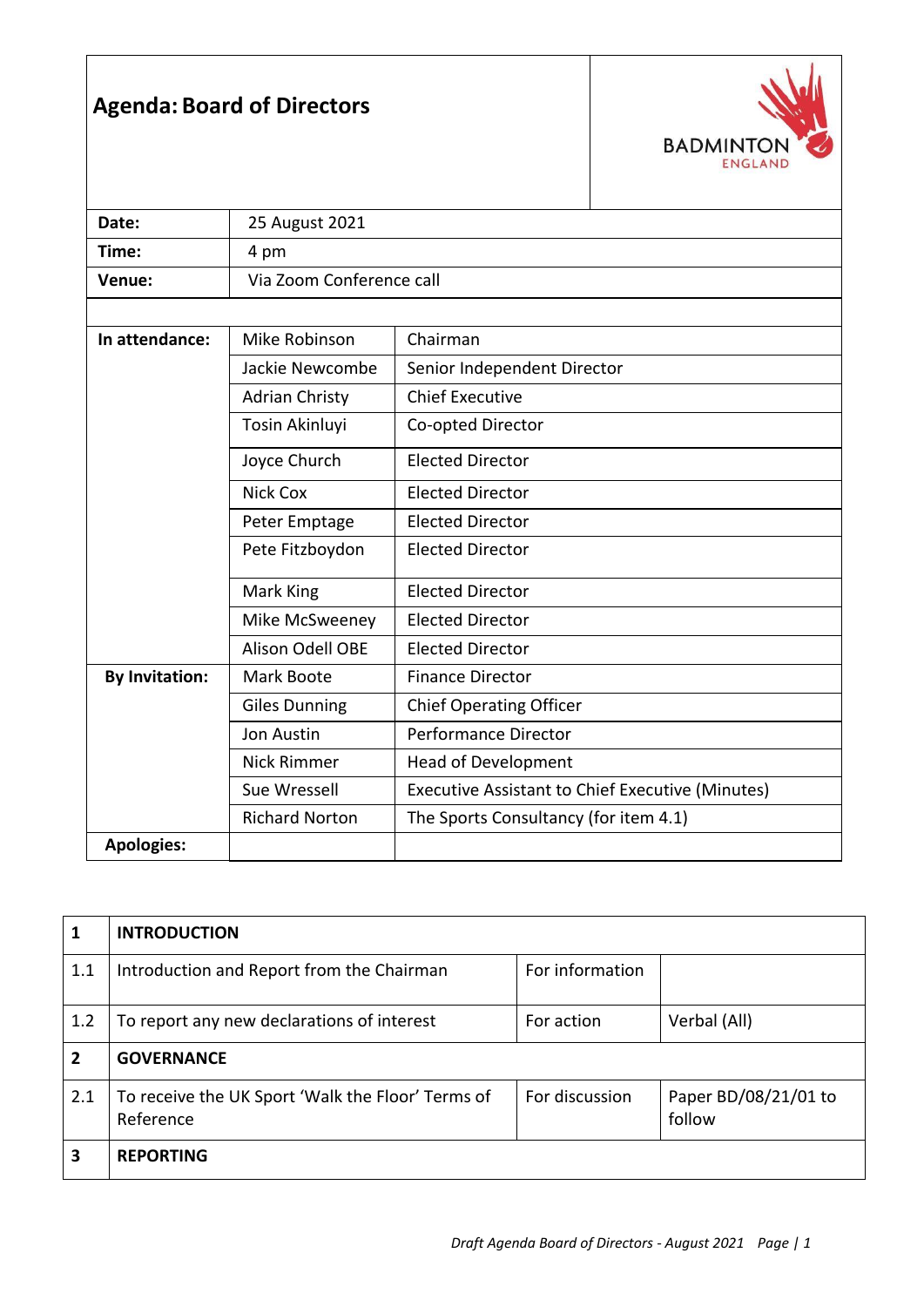| 3.1 | To receive the Chief Executive's Report                                                                                            | For discussion  | Paper BD/08/21/02              |  |
|-----|------------------------------------------------------------------------------------------------------------------------------------|-----------------|--------------------------------|--|
|     | The report will include the Management Scorecard<br>and Commentary for Q1.                                                         |                 |                                |  |
| 3.2 | To receive the Q1 Management Accounts                                                                                              | For approval    | Paper BD/08/21/03 to<br>follow |  |
| 3.3 | To receive the Risk Register                                                                                                       | For discussion  | Paper BD/08/21/04              |  |
| 3.4 | To receive the Safeguarding Summary Report                                                                                         | For information | Paper BD/08/21/05              |  |
| 3.5 | To receive updates from Advisory<br>Boards/Committees:                                                                             | For discussion  |                                |  |
|     | i.<br>Finance & Risk Board                                                                                                         |                 | Paper BD/08/21/06 to<br>follow |  |
|     | ii.<br><b>Disciplinary Committee</b>                                                                                               |                 | Verbal                         |  |
|     | iii.<br><b>EDI Working Group</b>                                                                                                   |                 | Verbal                         |  |
|     | <b>STRATEGY</b>                                                                                                                    |                 |                                |  |
| 4   |                                                                                                                                    |                 |                                |  |
| 4.1 | To receive the Sponsorship Plan                                                                                                    | For information | Presentation                   |  |
| 5   | <b>MINUTES and ACTION POINTS</b>                                                                                                   |                 |                                |  |
| 5.1 | To approve the minutes of the Board of Directors'<br>meeting held on 28 July 2021                                                  | For approval    | Paper BD/08/21/1/Min           |  |
| 5.2 | To review actions Requiring Attention only<br>contained within the Action Items Register                                           | For discussion  | Paper<br>BD/08/21/AR           |  |
| 5.3 | Matters Arising from the Board Meeting of 28 July<br>2021 not notified in advance of the meeting and<br>not included in the agenda | For discussion  | Verbal (All)                   |  |
| 6   | AoB                                                                                                                                |                 |                                |  |